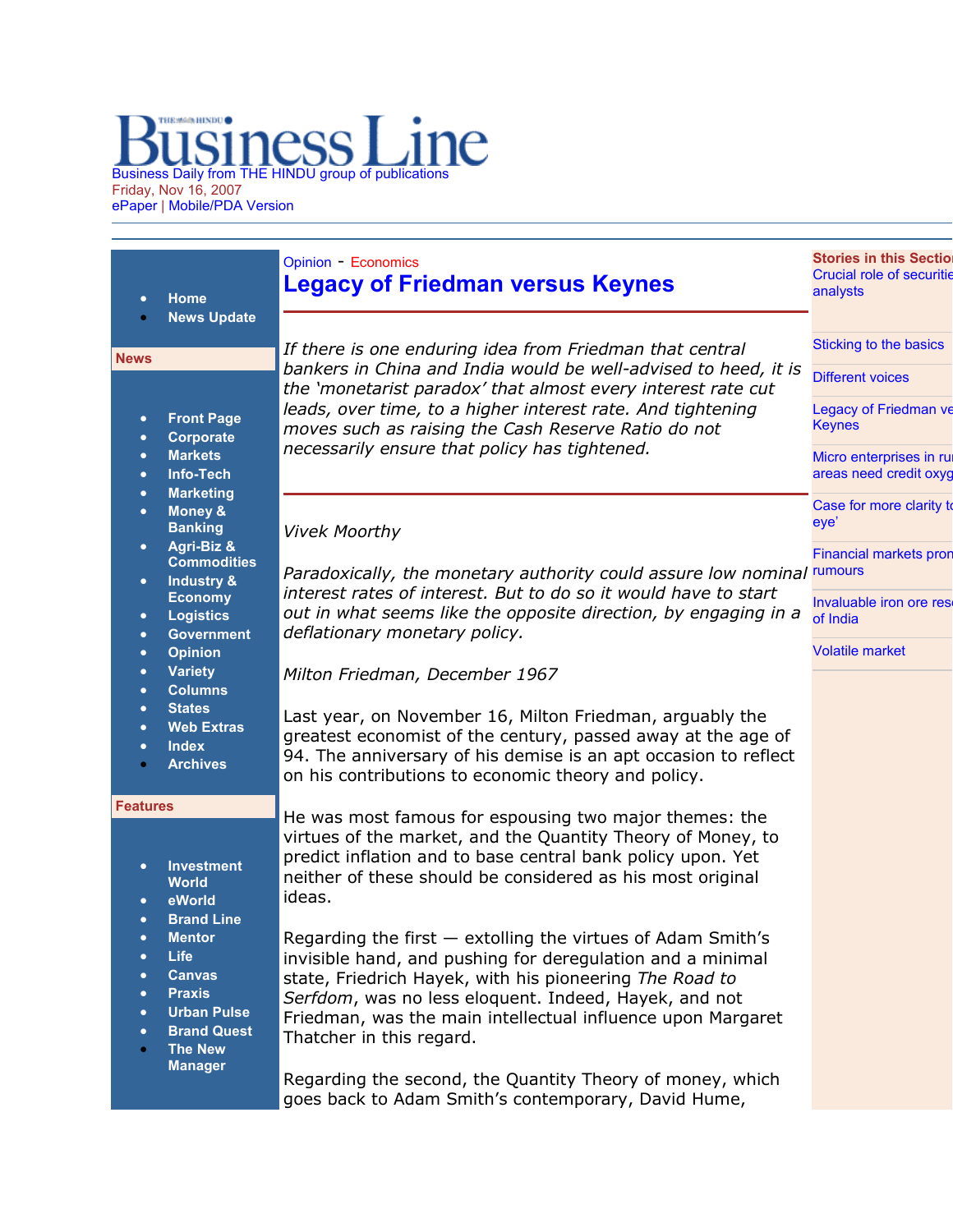| <b>Stocks</b>                                                                                                                                                       | Friedman has been proved wrong. After briefly trying to<br>implement his recommendation of a constant growth rate rule<br>for money to control inflation, many central banks gave it up.                                                                                                                                                                                                                      |  |
|---------------------------------------------------------------------------------------------------------------------------------------------------------------------|---------------------------------------------------------------------------------------------------------------------------------------------------------------------------------------------------------------------------------------------------------------------------------------------------------------------------------------------------------------------------------------------------------------|--|
| <b>Quotes</b><br>$\bullet$<br><b>SE Diary</b><br>$\bullet$<br><b>Scoreboard</b><br>$\bullet$<br><b>Open-End</b><br>۰<br><b>Mutual Fund</b><br><b>Cross Currency</b> | The then US Federal Reserve Chairman, Paul Volcker,<br>abandoned the $M_{-1}$ growth target in August 1982. About a<br>year later, the Governor of the Central Bank of Canada Gerard<br>de Bouey explained to Parliament a similar switch in policy,<br>stating "we did not abandon $M\{-1\}$ ; $M\{-1\}$ abandoned us."<br>The Federal Reserve pays no attention to money supply these                       |  |
|                                                                                                                                                                     | days.                                                                                                                                                                                                                                                                                                                                                                                                         |  |
| <b>Rates</b><br>$\bullet$                                                                                                                                           | Despite the practical failure of the Quantity Theory, Friedman<br>gave it pride of place among his various works and views. In                                                                                                                                                                                                                                                                                |  |
| <b>Shipping</b><br><b>Ports</b><br><b>Archives</b>                                                                                                                  | his pioneering article "A Restatement of the Quantity Theory of<br>Money" in 1956, he asserted that "there is perhaps no other<br>empirical relation in economics that has been observed to<br>occur so uniformlyas the relation between substantial<br>changes over short periods in the stock of money and in<br>prices; this uniformity is, I suspect, of the same order as                                |  |
|                                                                                                                                                                     | many of the uniformities that form the basis of the physical<br>sciences."                                                                                                                                                                                                                                                                                                                                    |  |
| Yesterday<br>$\bullet$<br><b>Datewise</b><br>$\bullet$<br><b>Resources</b><br>$\bullet$<br><b>In Focus</b><br>$\bullet$<br>In Depth<br>$\bullet$<br>Google          | In 1982, he co-authored a huge book Monetary Trends in the<br>US and the UK, based on the Quantity Theory framework. As<br>late as 2002, in the flagship Journal of Economic Perspectives,<br>he debated with economist Brad de Long about the stability of<br>the demand for M2 and M3, and wrote another article in the<br>same journal in 2005 on links between the stock market,<br>money supply and GDP. |  |
| Search                                                                                                                                                              | As Robert Solow remarked in a famous 1966 debate on wage-<br>price guideposts, "everything reminds Milton of the money<br>supply. Well, everything reminds me of sex, except that I keep<br>it out of the paper." Finally, though, when Chairman                                                                                                                                                              |  |
| <b>Group Sites</b><br><b>The Hindu</b><br>$\bullet$<br><b>The Hindu</b><br>$\bullet$<br>ePaper                                                                      | Greenspan's term ended, Friedman, assessing his use of<br>discretionary policies, instead of "strict rules to control the<br>amount of money created", conceded that "his performance<br>has persuaded me that he is right $-$ in his own case" ("He has<br>set a standard," January 31, 2006, Wall Street Journal).                                                                                          |  |
| <b>Business Line</b><br>$\bullet$<br><b>Business Line</b><br>$\bullet$                                                                                              | <b>Major contributions</b>                                                                                                                                                                                                                                                                                                                                                                                    |  |
| ePaper<br><b>Sportstar</b><br>$\bullet$<br><b>Frontline</b><br>$\bullet$<br><b>The Hindu</b><br>$\bullet$<br>eBooks<br><b>The Hindu</b><br>۰<br><b>Images</b>       | Friedman's outstanding contributions, starting with statistical<br>sampling theory in the 1930s and 1940s, are many. He wrote<br>notable essays on "The Methodology of Positive Economics"<br>and "The Case for Flexible Exchange Rates"; his 1957 "Theory<br>of the Consumption Function" is generally acknowledged to be<br>his best scientific work.                                                       |  |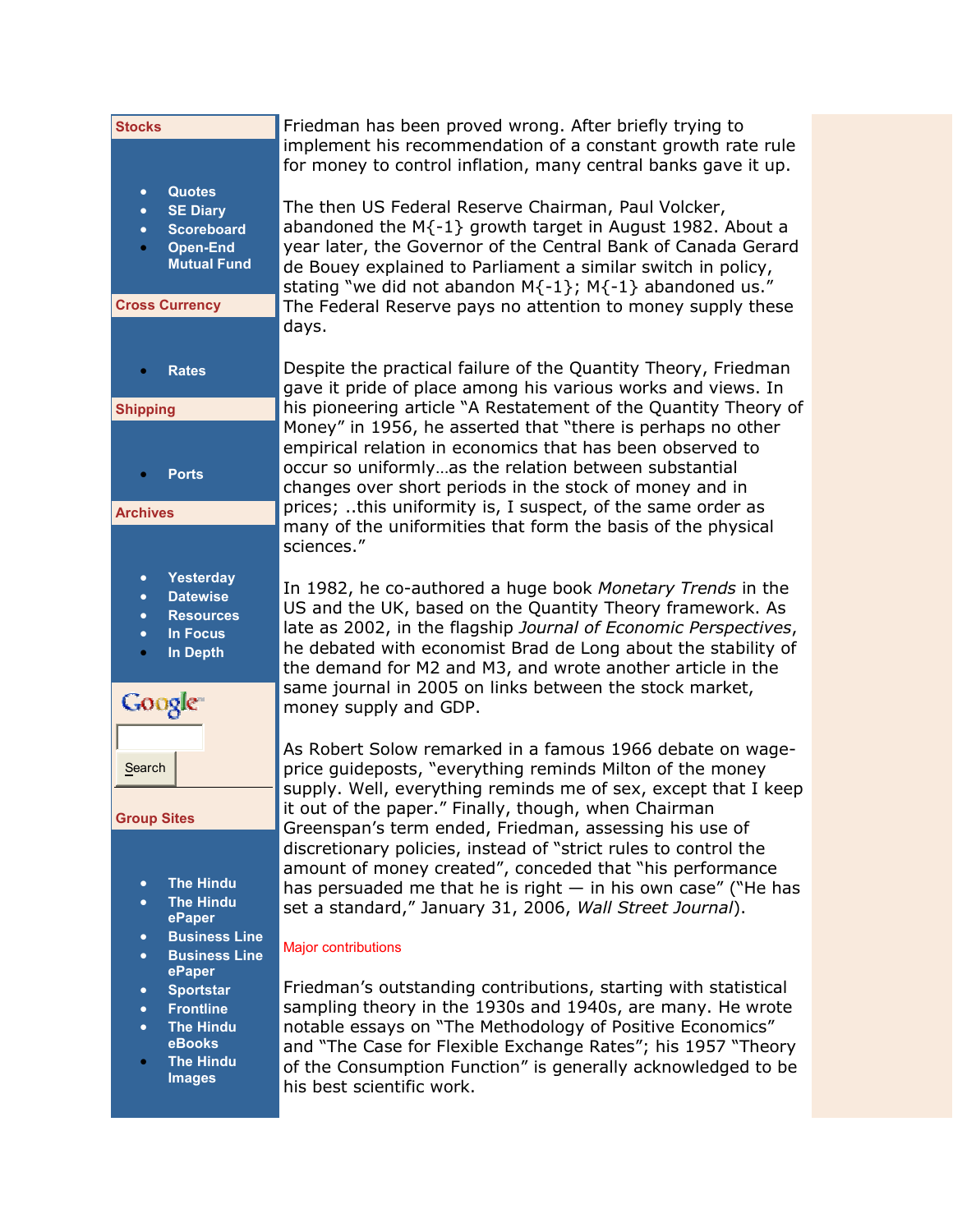Friedman's other major works were the monumental A Monetary History of the United States (1867-1960) with Anna Schwartz, tracing the Great Depression to errors in Federal Reserve policy; his analysis of rules versus discretion in monetary policy, explaining the macro-economic welfare benefits of policy based on rules; and, finally, his natural rate of unemployment hypothesis in his December 1967 Presidential Address to the American Economic Association.

The associated prediction, that there is no long-run trade-off between unemployment and inflation, was both timely and timeless.

The power and policy significance of the natural rate hypothesis notwithstanding, last year's Nobel Laureate, Edmund Phelps, independently came up with the natural rate concept around the same time. Phelps' analysis also predicted that both inflation and unemployment would rise in the 1970s, which it did. The no long-run trade-off proposition is not, however, entirely Friedman's unique contribution.

## Monetarist paradox

What idea can then be described as his most original, useful and enduring contribution to general macroeconomic theory and policy? In my opinion, drawing on the citation from above, it is what can be labelled, in his honour, as the "monetarist paradox" — that is, an easy money policy leads to high interest rates, and vice-versa.

Friedman's empirical genius and policy bent led him to combine the natural rate of unemployment hypothesis and the Phillips curve for the labour market with the Fisher equation for financial markets.

The equation propounded by Irving Fisher states that the nominal rate of interest equals, in the long run, the real rate of interest (which cannot be controlled by the central bank) plus expected inflation.

Indeed, the Fisher equation is perhaps the most robust empirical relation in macroeconomics — even at single-digit inflation rates, across countries, market interest rates are closely linked to inflation. However, at these low inflation rates, the link between money growth and inflation is very tenuous or non-existent.

The monetarist paradox can be deduced as a corollary to the natural rate hypothesis and the Fisher equation combined. It is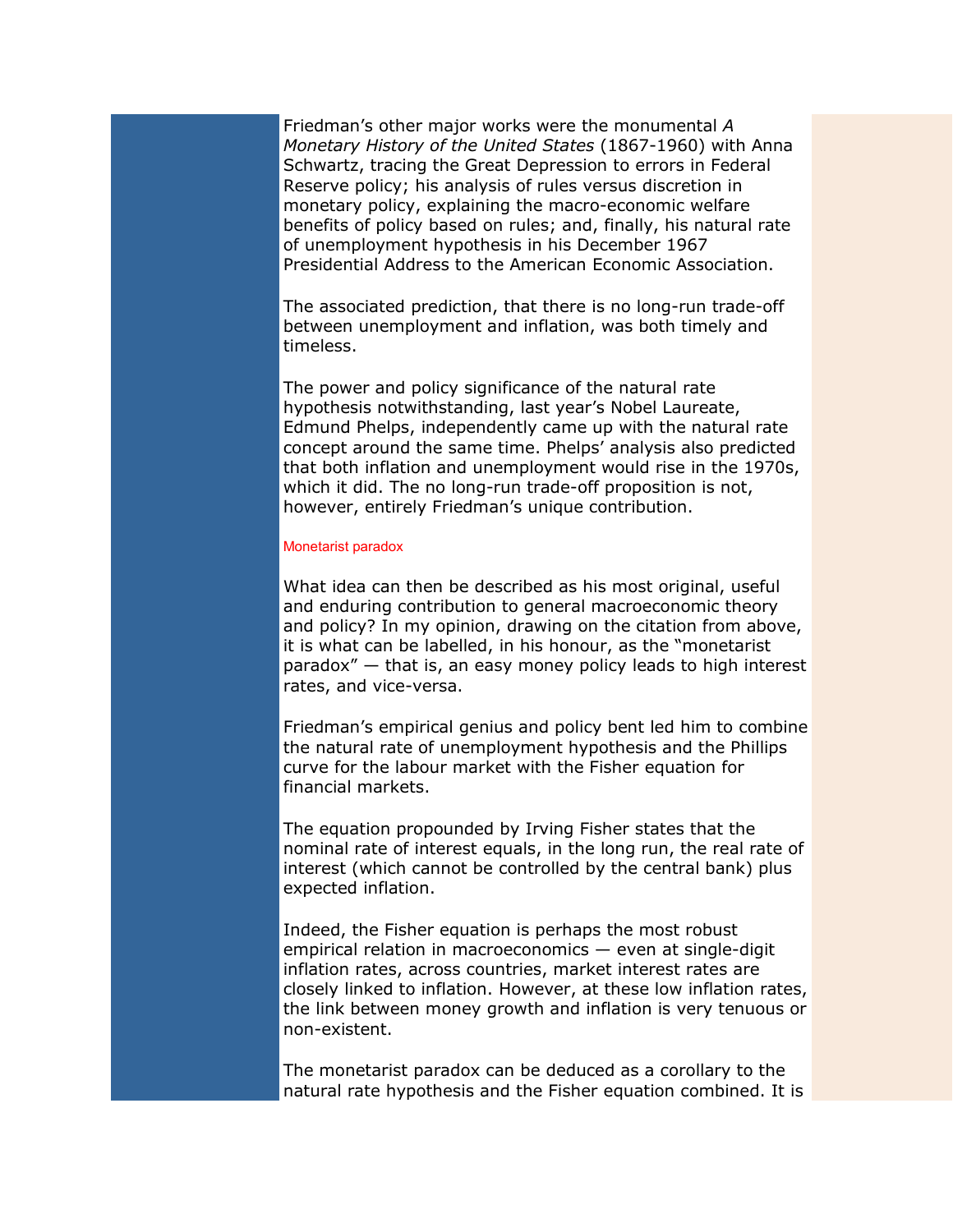deeply embedded in Friedman's complete analytical framework and policy prescriptions.

However, it was not emphatically, or independently, stressed much by him or his followers. Indeed, the paradox can hold without the Quantity Theory holding. More generally, it can and perhaps should be described as a central banker's paradox "An easy money (or credit) policy leads to high interest rates".

Powerful central banks such as the Swiss National Bank and the German Bundesbank, (now the ECB) are often criticised for raising interest rates at the slightest whiff of inflation. Yet they end up with the lowest (policy) rates in the world, vindicating the enormous practical relevance of the paradox. The constructed indices of central bank independence clearly show that countries with stronger central banks, which follow tighter policies, tend to have lower interest rates.

## Enduring lesson

It is unfortunate how so few Finance Ministers and other policy makers understand, let alone accept, the monetarist paradox. If there is one enduring idea from Friedman that central bankers in emerging economies such as China and India would be well advised to heed, it is that almost every interest rate cut leads, over time, to a higher interest rate.

Further, tightening moves such as raising the Cash Reserve Ratio, as India and China have been doing recently, do not necessarily ensure that policy has tightened.

By contrast, if one were to try to encapsulate Keynes legacy, leading to his deficit spending recommendations, it can be summarised in the "paradox of thrift" in his 1936 General Theory of Employment, Interest and Money. The paradox is that people may try to save more, but they cannot do so. An act of savings leads to a recession that reduces income, since savings is governed by investment through the multiplier via a changing level of income.

While this is good Depression economics and sometimes does apply in the short run, as when consumer confidence suddenly drops, it is hardly a general theory. The worldwide 'savings glut' in recent years that the Fed Chairman, Mr Ben Bernanke, referred to did not lead to a recession. Instead, the huge amount of savings directly invested in the bond market has contributed to keeping long rates surprisingly low, despite the Fed raising the funds rate from 2001 to 2005, as per the classical approach.